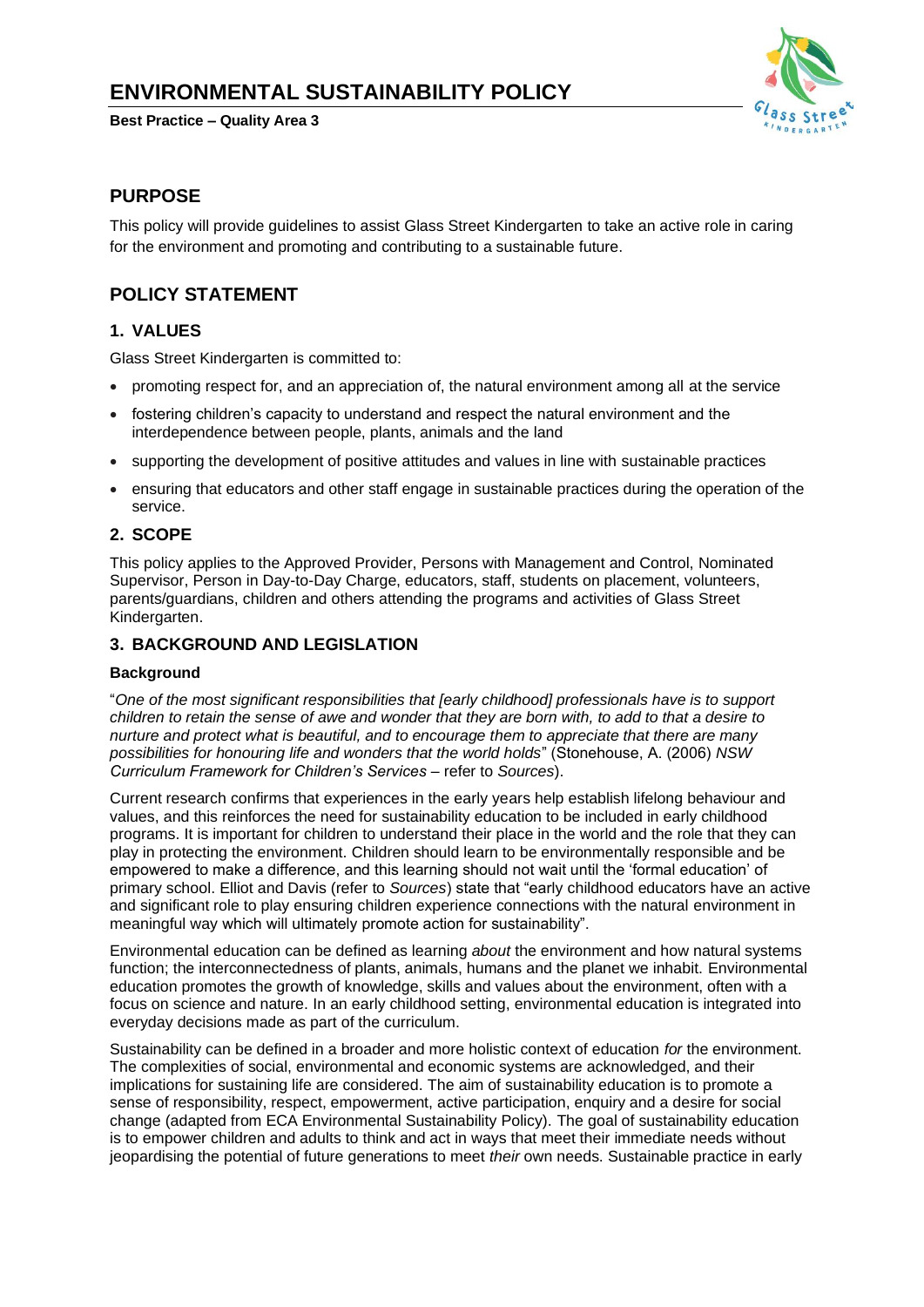childhood settings requires a holistic approach that integrates all aspects of sustainability into service operations.

The *National Quality Standard* (Quality Area 3: Physical Environment) includes a discussion on the service taking an active role in caring for its environment and contributing to a sustainable future. As service providers to the community, education and care services have an opportunity not only to make reductions to waste, water and energy consumption through their operations, but to role-model sustainable living to young children in a world facing climate change, increasing levels of air, land and water pollution, and depleted natural resources.

#### **Legislation and standards**

Relevant legislation and standards include but are not limited to:

- *Education and Care Services National Law Act 2010*
- *Education and Care Services National Regulations 2011*
- *National Quality Standard*, Quality Area 3: Physical Environment

The most current amendments to listed legislation can be found at:

- Victorian Legislation Victorian Law Today[: http://www.legislation.vic.gov.au/](http://www.legislation.vic.gov.au/)
- Commonwealth Legislation ComLaw:<http://www.comlaw.gov.au/>

### **4. DEFINITIONS**

The terms defined in this section relate specifically to this policy. For commonly used terms e.g. Approved Provider, Nominated Supervisor, Regulatory Authority etc. refer to the *General Definitions* section of this manual.

**Environmental sustainability:** The responsible use and management of the planet's resources to ensure that they remain available and uncompromised for future generations to use and enjoy.

### **5. SOURCES AND RELATED POLICIES**

#### **Sources**

- *Belonging, Being & Becoming – The Early Years Learning Framework for Australia*: <http://education.gov.au/early-years-learning-framework#key%20documents>
- Department of Education, Australian Government (2011) *'Educators' Guide to the Early Years Learning Framework for Australia*: [http://docs.education.gov.au/documents/educators-guide-early](http://docs.education.gov.au/documents/educators-guide-early-years-learning-framework-australia)[years-learning-framework-australia](http://docs.education.gov.au/documents/educators-guide-early-years-learning-framework-australia)
- Environmental Education in Early Childhood (EEEC): <http://www.eeec.org.au/index.php>
- *Guide to the National Quality Standard*, ACECQA: [www.acecqa.gov.au](http://www.acecqa.gov.au/)
- Department of Education, Australian Government, *My Time, Our Place – Framework for School Age Care in Australia*: [https://www.acecqa.gov.au/sites/default/files/2018-](https://www.acecqa.gov.au/sites/default/files/2018-05/my_time_our_place_framework_for_school_age_care_in_australia_0.pdf) [05/my\\_time\\_our\\_place\\_framework\\_for\\_school\\_age\\_care\\_in\\_australia\\_0.pdf](https://www.acecqa.gov.au/sites/default/files/2018-05/my_time_our_place_framework_for_school_age_care_in_australia_0.pdf)
- *Victorian Early Years Learning and Development Framework*: <https://www.education.vic.gov.au/childhood/professionals/learning/Pages/veyldf.aspx>

#### **Service policies**

- *Child Safe Environment Policy*
- *Curriculum Development Policy*
- *Excursions and Service Events Policy*
- *Sun Protection Policy*
- *Supervision of Children Policy*
- *Water Safety Policy*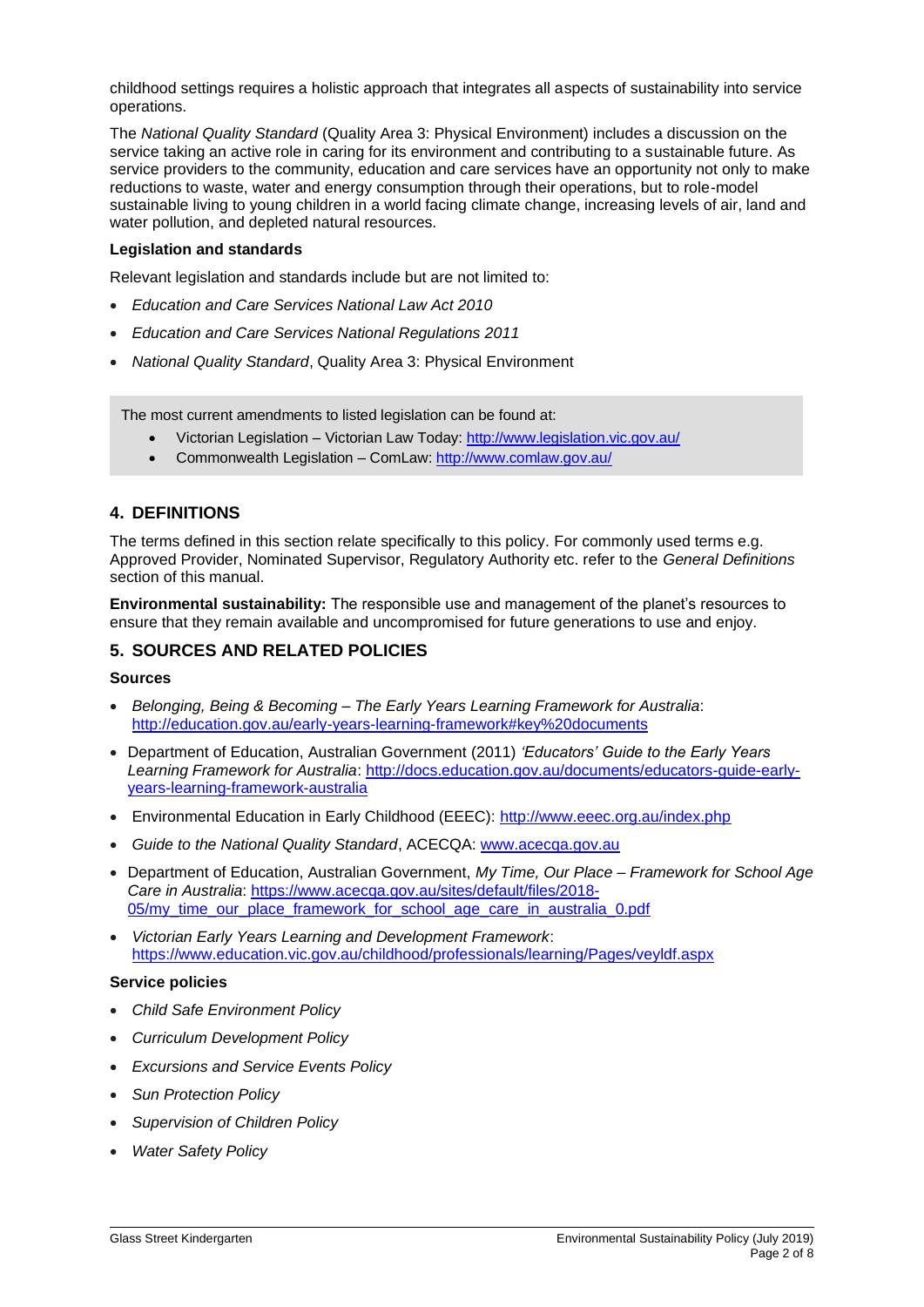# **PROCEDURES**

### **The Approved Provider and Persons with Management and Control is responsible for:**

- collaborating with the Nominated Supervisor, educators, staff, parents/guardians, children and others at the service to identify environmental sustainability strategies for implementation (refer to Attachment 1 – Strategies for environmental sustainability)
- allocating the necessary resources to implement the identified environmental sustainability strategies at the service
- ensuring the Nominated Supervisor and all staff are aware of their responsibilities under this *Environmental Sustainability Policy*
- ensuring the identified strategies (refer to Attachment 1 Strategies for environmental sustainability) are implemented at the service
- ensuring parents/guardians are aware of, and have access to, the *Environmental Sustainability Policy.*

#### **The Nominated Supervisor and Person in Day to Day Charge is responsible for:**

- collaborating with the Approved Provider, educators, staff, parents/guardians, children and others at the service to identify environmental sustainability strategies for implementation at the service (refer to Attachment 1 – Strategies for environmental sustainability)
- implementing identified strategies for which they have responsibility at the service (refer to Attachment 1 – Strategies for environmental sustainability)
- ensuring environmental education and practices are incorporated into the curriculum (refer to *Curriculum Development Policy*)
- providing families with information about environmentally sustainable practices e.g. through displays, fact sheets and local community resources and by ensuring that they have access to the *Environmental Sustainability Policy*
- making recommendations to the Approved Provider about green and sustainable options for the service, that reflect the guidelines within this policy
- seeking and applying for grants, where appropriate, to support the implementation of strategies within this policy
- keeping up to date with current research, resources and best practice through newsletters, journals and support agencies such as Environmental Education in Early Childhood (EEEC).

#### **Educators and other staff are responsible for:**

- collaborating with the Approved Provider, Nominated Supervisor, fellow educators/staff, parents/guardians, children and others at the service to identify environmental sustainability strategies for implementation at the service (refer to Attachment 1 – Strategies for environmental sustainability)
- implementing identified strategies for which they have responsibility at the service (refer to Attachment 1 – Strategies for environmental sustainability)
- engaging in activities that support the service to become more environmentally sustainable (e.g. recycling)
- incorporating environmental education and sustainable practices within the curriculum
- planning opportunities for children to connect with nature and the natural world at the service, including on excursions and at other service events
- incorporating celebrations of environmental awareness into the program e.g. National Tree Day, National Recycling Week, Clean Up Australia Day and Walk to Work Day
- keeping up to date with current research, resources and best practice through newsletters, journals and support agencies such as EEEC.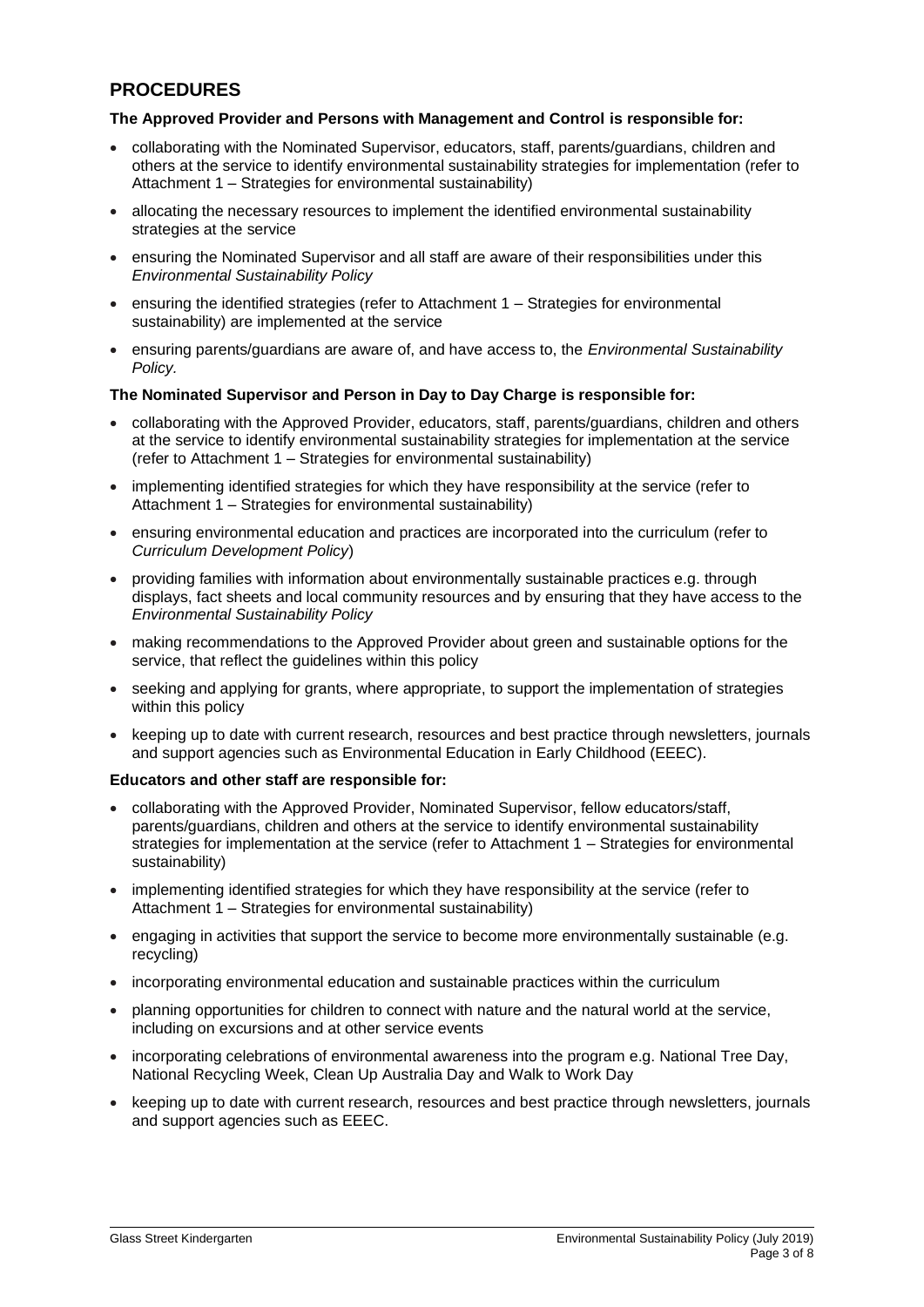### **Parents/guardians are responsible for:**

- collaborating with the Approved Provider, Nominated Supervisor, educators, staff, children and others at the service to identify environmental sustainability strategies for implementation at the service (refer to Attachment 1 – Strategies for environmental sustainability)
- following the strategies identified and outlined in this *Environmental Sustainability Policy*
- encouraging their children to adopt environmentally sustainable practices at both the service and at home.

### **Volunteers and students, while at the service, are responsible for following this policy and its procedures.**

# **EVALUATION**

In order to assess whether the values and purposes of the policy have been achieved, the Approved Provider will:

- regularly seek feedback from everyone affected by the policy regarding its effectiveness
- monitor the implementation, compliance, complaints and incidents in relation to this policy
- keep the policy up to date with current legislation, research, policy and best practice
- revise the policy and procedures as part of the service's policy review cycle, or as required
- notify parents/guardians at least 14 days before making any changes to this policy or its procedures.

# **ATTACHMENTS**

• Attachment 1: Strategies for Environmental Sustainability

# **AUTHORISATION**

This policy was adopted by the Approved Provider of Glass Street Kindergarten on June 2021.

# **REVIEW DATE:** JUNE 2024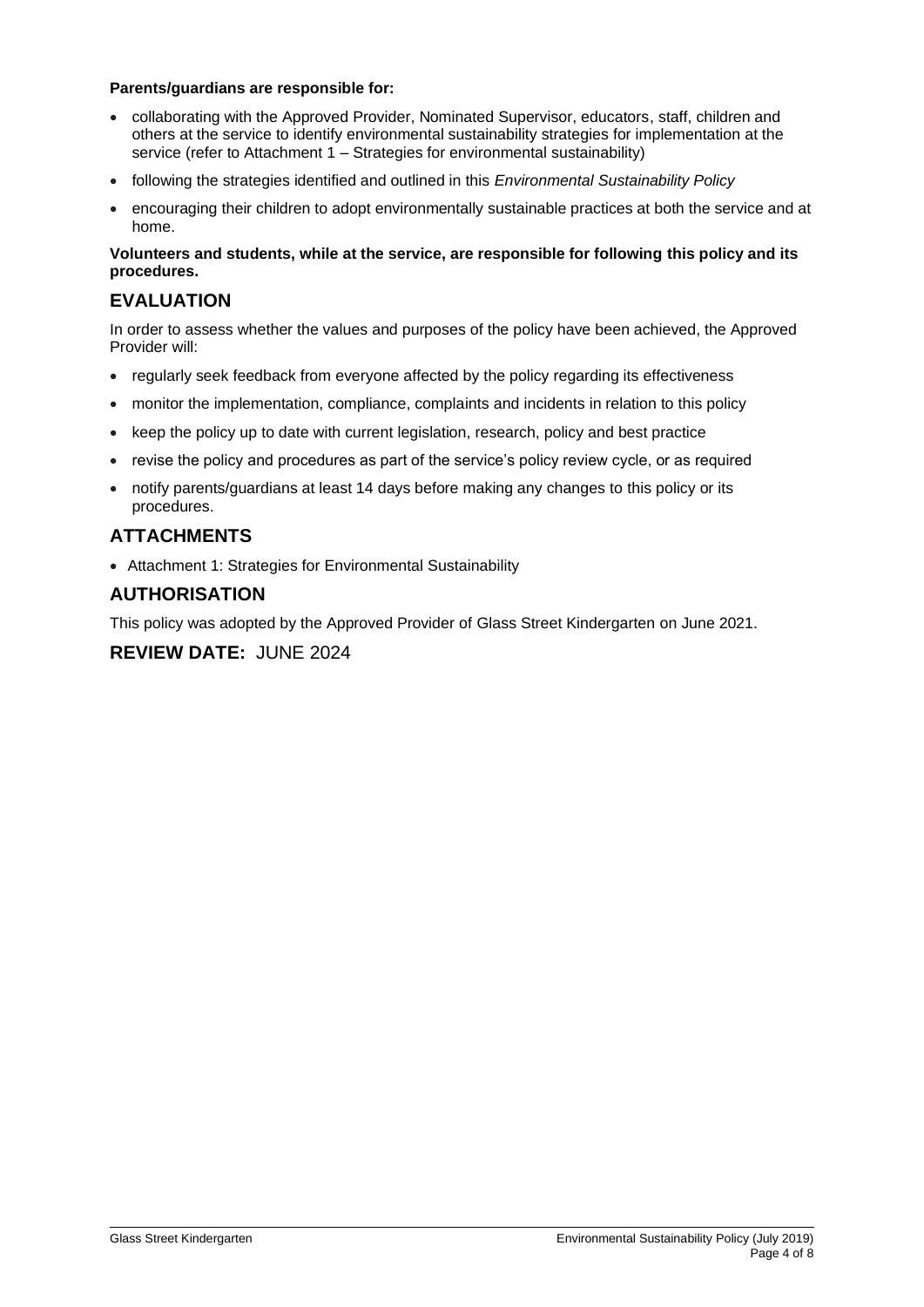# **ATTACHMENT 1 Strategies for Environmental Sustainability**

This checklist can be used to promote discussion and formulate an environmental sustainability policy for the service. Many of these strategies were drawn from Mia Hughes' *Climbing the little green steps: How to promote sustainability within early childhood services in your local area* (refer to *Sources*). Other strategies can be added to the checklist as required – refer to *Sources* as a starting point for further information. Ensure that responsibility for implementation is allocated to each strategy adopted e.g. Approved Provider, Nominated Supervisor, educators, parents/guardians, children etc. Agreed strategies should form the basis of the service's *Environmental Sustainability Policy*.

| <b>Strategy</b>                                                                                                                                                                                                           | <b>Adopt</b><br>(Yes/No) | <b>Responsible for</b><br>implementation (e.g.<br>Nominated Supervisor,<br>educators, etc.) |
|---------------------------------------------------------------------------------------------------------------------------------------------------------------------------------------------------------------------------|--------------------------|---------------------------------------------------------------------------------------------|
| <b>Data Collection</b>                                                                                                                                                                                                    |                          |                                                                                             |
| Collect baseline data from energy and water bills<br>and monitor waste collection. Use information<br>gathered to set reduction targets and evaluate<br>whether they have been achieved.                                  |                          |                                                                                             |
| <b>Green purchasing</b>                                                                                                                                                                                                   |                          |                                                                                             |
| Purchase local products.                                                                                                                                                                                                  |                          |                                                                                             |
| Purchase recycled products.                                                                                                                                                                                               |                          |                                                                                             |
| Purchase energy and water efficient products.                                                                                                                                                                             |                          |                                                                                             |
| Purchase organic produce.                                                                                                                                                                                                 |                          |                                                                                             |
| Purchase items with minimal packaging.                                                                                                                                                                                    |                          |                                                                                             |
| Purchase chemical-free, green cleaning products.                                                                                                                                                                          |                          |                                                                                             |
| Purchase formaldehyde-free paint.                                                                                                                                                                                         |                          |                                                                                             |
| Waste                                                                                                                                                                                                                     |                          |                                                                                             |
| Minimise waste from one-use, throwaway products<br>(e.g. paper towels, disposable nappies, wet wipes)<br>by changing behaviours and procedures, and using<br>alternative products. The following are some<br>suggestions: |                          |                                                                                             |
| Replace paper towels with individual cloth towels<br>$\bullet$<br>on a peg located in the bathroom or at each<br>child's locker, and washed each week.                                                                    |                          |                                                                                             |
| Install a low energy electric hand dryer.                                                                                                                                                                                 |                          |                                                                                             |
| Cut paper towels in half to reduce waste while<br>working towards using cloth towels or installing a<br>low energy electric hand dryer.                                                                                   |                          |                                                                                             |
| Replace disposable nappies with a nappy wash<br>service.                                                                                                                                                                  |                          |                                                                                             |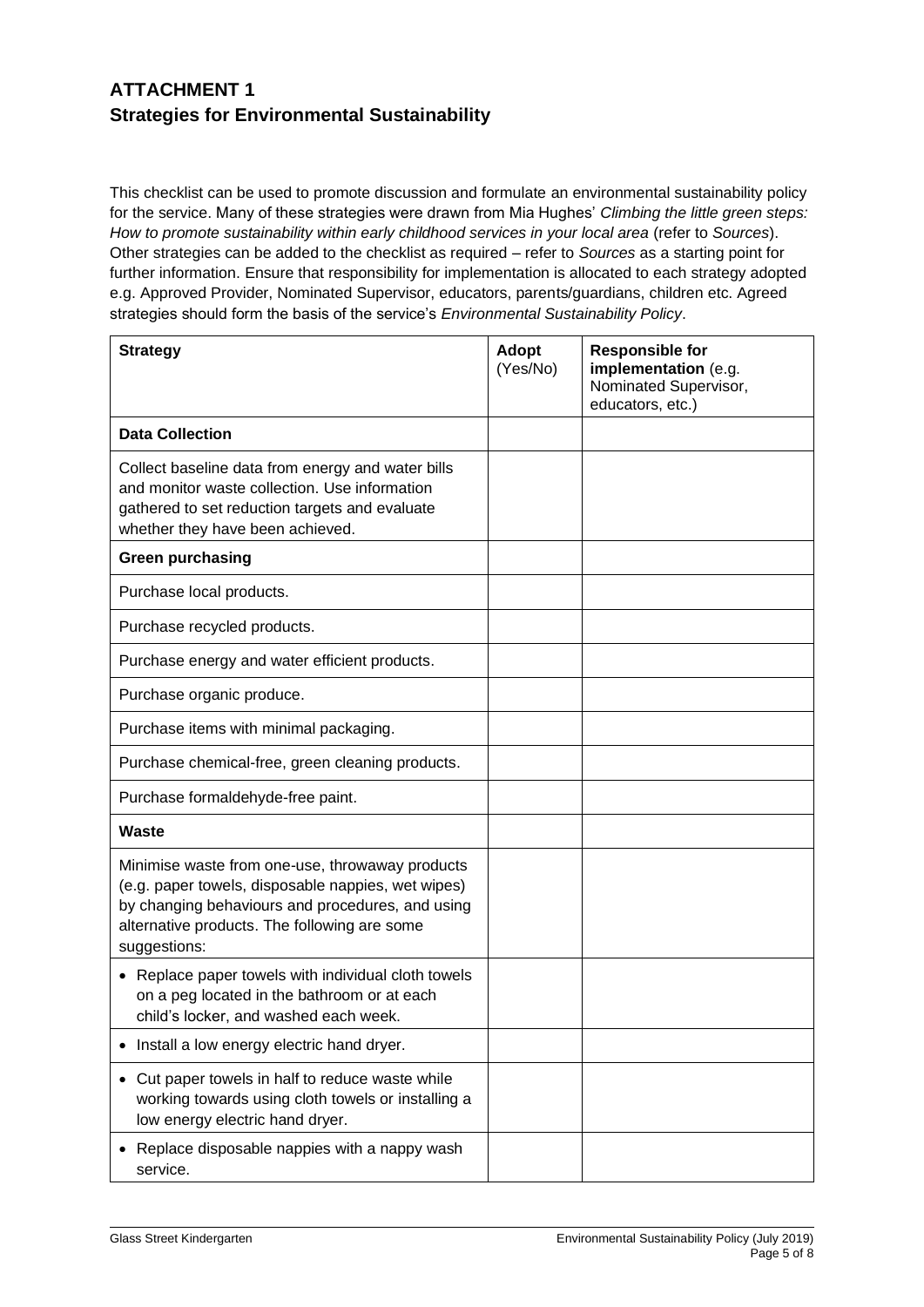| Replace wet wipes with washable cloths.<br>٠                                                                                                                                                                                |  |
|-----------------------------------------------------------------------------------------------------------------------------------------------------------------------------------------------------------------------------|--|
| Encourage children to bring a rubbish-free<br>lunch/snack in a reusable container.                                                                                                                                          |  |
| Adopt green cleaning practices by using safe and<br>sustainable cleaning products and methods.                                                                                                                              |  |
| Recycle plastic waste (codes #1-#7), glass, paper,<br>cardboard, foil and metal.                                                                                                                                            |  |
| Investigate composting of food scraps.                                                                                                                                                                                      |  |
| Explore the waste hierarchy of refuse within the<br>educational program i.e. reduce, reuse, repair and<br>recycle.                                                                                                          |  |
| Refrain from using food items for children's play<br>experiences (e.g. rice, pasta, jelly etc.) as this is<br>wasteful of both the food items, and the water and<br>energy used in production.                              |  |
| Promote recycling and reusing items e.g. through<br>SWAP markets for children's clothing, toys and<br>books.                                                                                                                |  |
| <b>Energy</b>                                                                                                                                                                                                               |  |
| Turn off computers and/or screens when not in use.                                                                                                                                                                          |  |
| Turn off computers and electrical equipment before<br>leaving the building.                                                                                                                                                 |  |
| Install and use ceiling fans instead of air<br>conditioning, when appropriate.                                                                                                                                              |  |
| Close doors and windows when heating or air<br>conditioning the building where possible, while<br>maintaining adequate ventilation. Strategies must be<br>developed for indoor-outdoor programs to enable<br>this to occur. |  |
| Turn off fridges that are not in use during extended<br>holiday periods (ensure no food remains and the<br>fridge is cleaned well beforehand).                                                                              |  |
| Turn lights off when not required. Install light<br>sensors where possible.                                                                                                                                                 |  |
| Upgrade old appliances with energy efficient<br>appliances.                                                                                                                                                                 |  |
| Water                                                                                                                                                                                                                       |  |
| Install 5,000-20,000 litre water tanks and consider<br>connecting these to toilets.                                                                                                                                         |  |
| Set limits for water use during play, while<br>acknowledging that water play is important and that<br>children need to use water in order to learn how to<br>conserve it.                                                   |  |
| Ensure that water from troughs and bowls is reused<br>to water the garden.                                                                                                                                                  |  |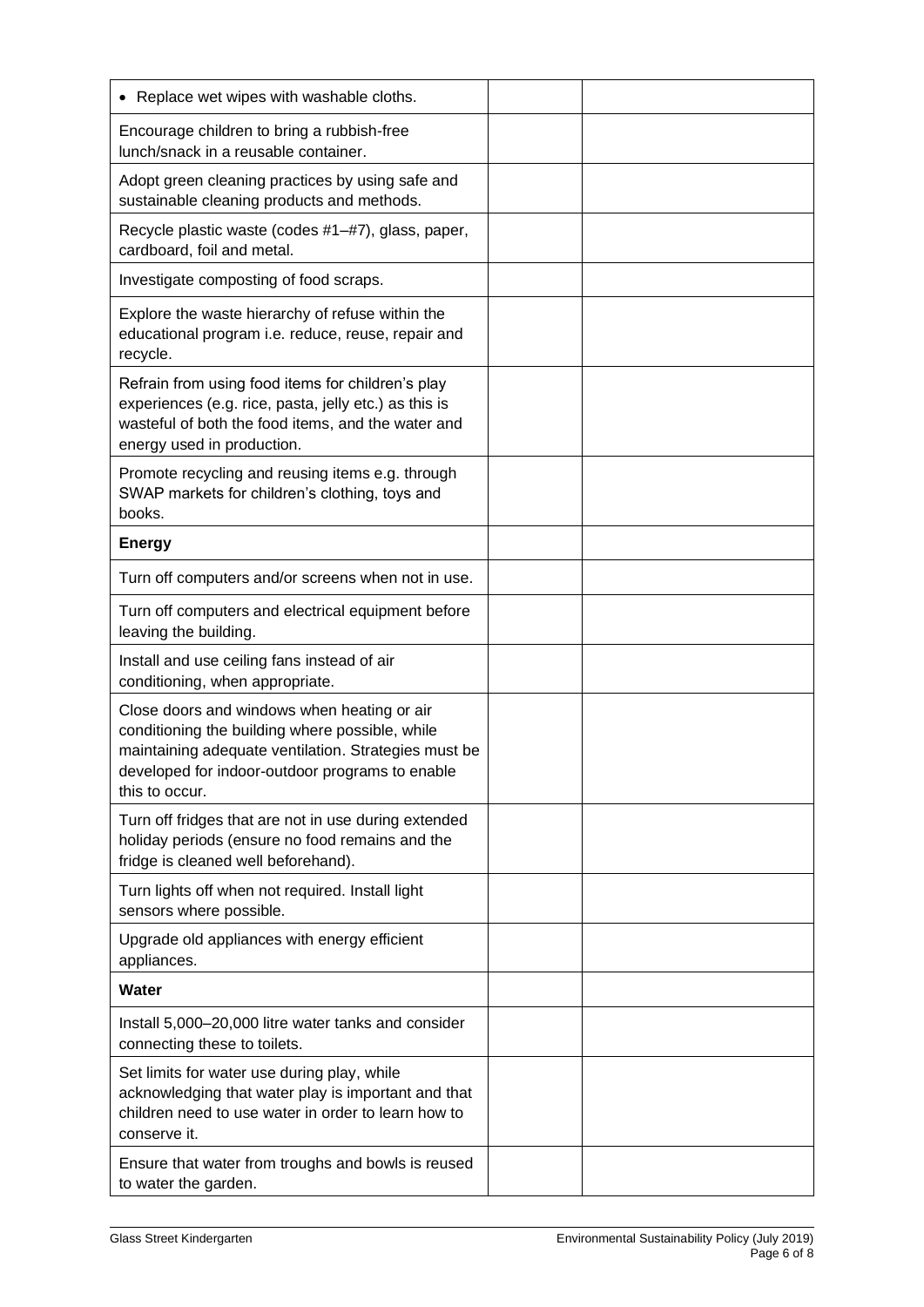| Use grey water (containing low salt/phosphate<br>detergents) to water grass and gardens when<br>children are not in attendance at the service.                                                                                                                |  |
|---------------------------------------------------------------------------------------------------------------------------------------------------------------------------------------------------------------------------------------------------------------|--|
| Install water saving taps in children's bathrooms.                                                                                                                                                                                                            |  |
| Install dual flush toilets.                                                                                                                                                                                                                                   |  |
| Place buckets or watering cans next to drink<br>stations to collect excess water.                                                                                                                                                                             |  |
| <b>Biodiversity</b>                                                                                                                                                                                                                                           |  |
| Grow food crops in vegetable gardens.                                                                                                                                                                                                                         |  |
| Plant fruit trees.                                                                                                                                                                                                                                            |  |
| Grow a diverse range of plants, and develop<br>children's understanding of how plant diversity<br>encourages animal diversity.                                                                                                                                |  |
| Grow indigenous (native) and water-wise plants.                                                                                                                                                                                                               |  |
| Water plants in the play space using recycled water<br>where possible. Plants are a precious resource for<br>the planet and should be protected and nurtured.                                                                                                 |  |
| <b>Transport</b>                                                                                                                                                                                                                                              |  |
| Encourage staff to walk, cycle or catch public<br>transport to work and on excursions, where<br>possible.                                                                                                                                                     |  |
| Create prominent, effective spaces for the storage<br>of bikes and prams to promote riding and walking to<br>staff and families.                                                                                                                              |  |
| <b>Curriculum</b>                                                                                                                                                                                                                                             |  |
| Role-model sustainable practices and behaviours.<br>Actions such as reusing water from a sink and<br>switching off lights when not in use can have a large<br>impact on young children, who are at a formative<br>stage with respect to skills and attitudes. |  |
| Aim to counteract the 'throwaway' mentality that<br>children experience every day in relation to waste.                                                                                                                                                       |  |
| Take every opportunity to talk with young children<br>about sustainable practices, and encourage older<br>children to take part in these practices.                                                                                                           |  |
| Assign roles such as water, waste and energy                                                                                                                                                                                                                  |  |